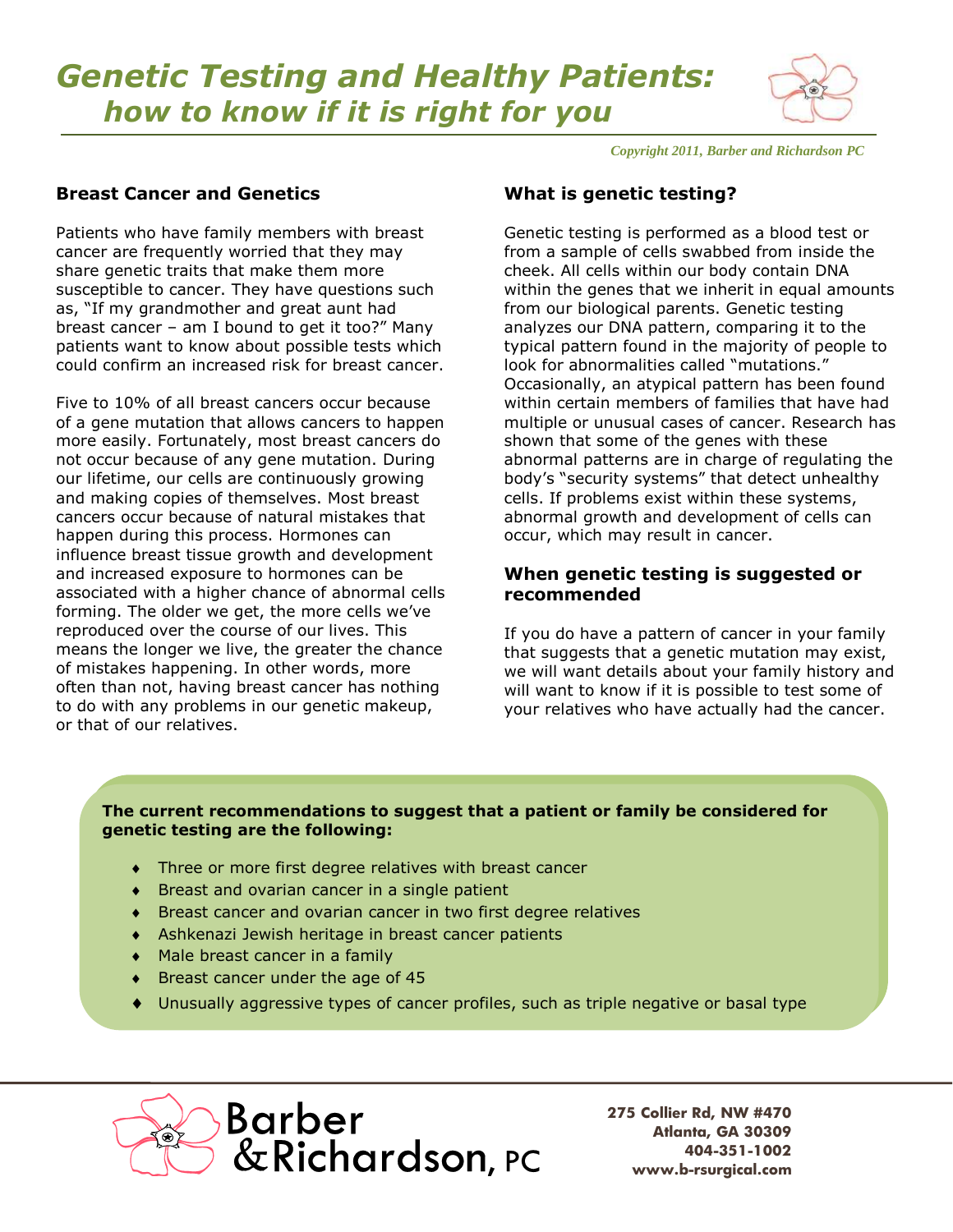# **Acquiring Genetic Testing Results from Relatives with Cancer**

It is important to note that testing a person who has had cancer is the BEST, MOST ACCURATE way to know if there is a gene mutation. Testing an unaffected relative is usually NOT the best place to start looking for a gene mutation.

### **If you CAN get results from relatives**

If you have relatives who are survivors and are interested in testing or have been tested, then you are in the best position to benefit from this information. If your relative has tested negative for a mutation, testing yourself would not be helpful. If they have tested positive for a mutation that contributed to the formation of their cancer, you then have a choice to undergo testing yourself and see if you share the mutation with them or not …

#### *… if you DO have a genetic mutation*

You have been given a gift of information that many people are very grateful to have. Your worry about the future probably hasn't changed that much, but now we have justification to watch you more closely and to be more proactive with preventive measures.

It does not mean you WILL get cancer or that any future cancer can't be treated. It does mean that your risk is much higher than if you did not have the mutation. We make specific recommendations to patients, depending on the type of mutation they have, their age, and their individual health characteristics. If you have questions about testing positive for a gene mutation when you are a person with no evidence of cancer, we will be happy to provide detailed answers.

#### *… if you DO NOT have a genetic mutation*

Congratulations. It does not mean you can't or won't get cancer, but that if you do get cancer in the future, it will be because of chance and not because there is something in your makeup that allows cancer to happen more easily.

#### **If you CANNOT get results from relatives**

Your relatives who had or have cancer may be unable or unwilling to undergo testing. If a healthy person undergoes testing without having test results from a relative with we have no reference points, which can create a complicated picture with three possible outcomes:

| <b>Indeterminate</b>                         | <b>Positive</b>    | <b>Negative</b>  |
|----------------------------------------------|--------------------|------------------|
| This means that the                          | This is the most   | This can be the  |
| normal gene pattern                          | straightforward of | most com-        |
| is not present.                              | all outcomes. It   | plicated and     |
| However, the specific                        | leaves the least   | confusing of all |
| pattern that is                              | number of          | three            |
| present has not been                         | unanswered         | outcomes. It is  |
| detected in enough                           | questions. If the  | also the most    |
| families with cancer                         | person tests       | common. More     |
| for us to know for                           | positive for the   | often than not a |
| sure if that gene                            | genetic mutation   | healthy person   |
| pattern adds to the                          | this means that    | with a family    |
| risk for cancer. As we                       | there is an        | history of       |
| get more information                         | increased          | cancer will test |
| on more families, we                         | likelihood their   | negative for a   |
| may find the                                 | relatives also     | gene mutation.   |
| significance of the                          | have this same     |                  |
| pattern. A person                            | mutation. It will  | This outcome is  |
| with an                                      | also allow other   | discussed in     |
| indeterminate result                         | relatives to be    | more detail on   |
| would likely be                              | tested to see if   | the next page    |
| watched closely, but                         | they have an       |                  |
| surgery or                                   | increased risk.    |                  |
| preventative                                 |                    |                  |
| measures would only<br>be offered as a case- |                    |                  |
| by-case basis,                               |                    |                  |
| depending on how                             |                    |                  |
| concerned the                                |                    |                  |
| patient is or how                            |                    |                  |
| concerning the                               |                    |                  |
| pattern is in the                            |                    |                  |



**275 Collier Rd, NW #470 Atlanta, GA 30309 404-351-1002 www.b-rsurgical.com**

family.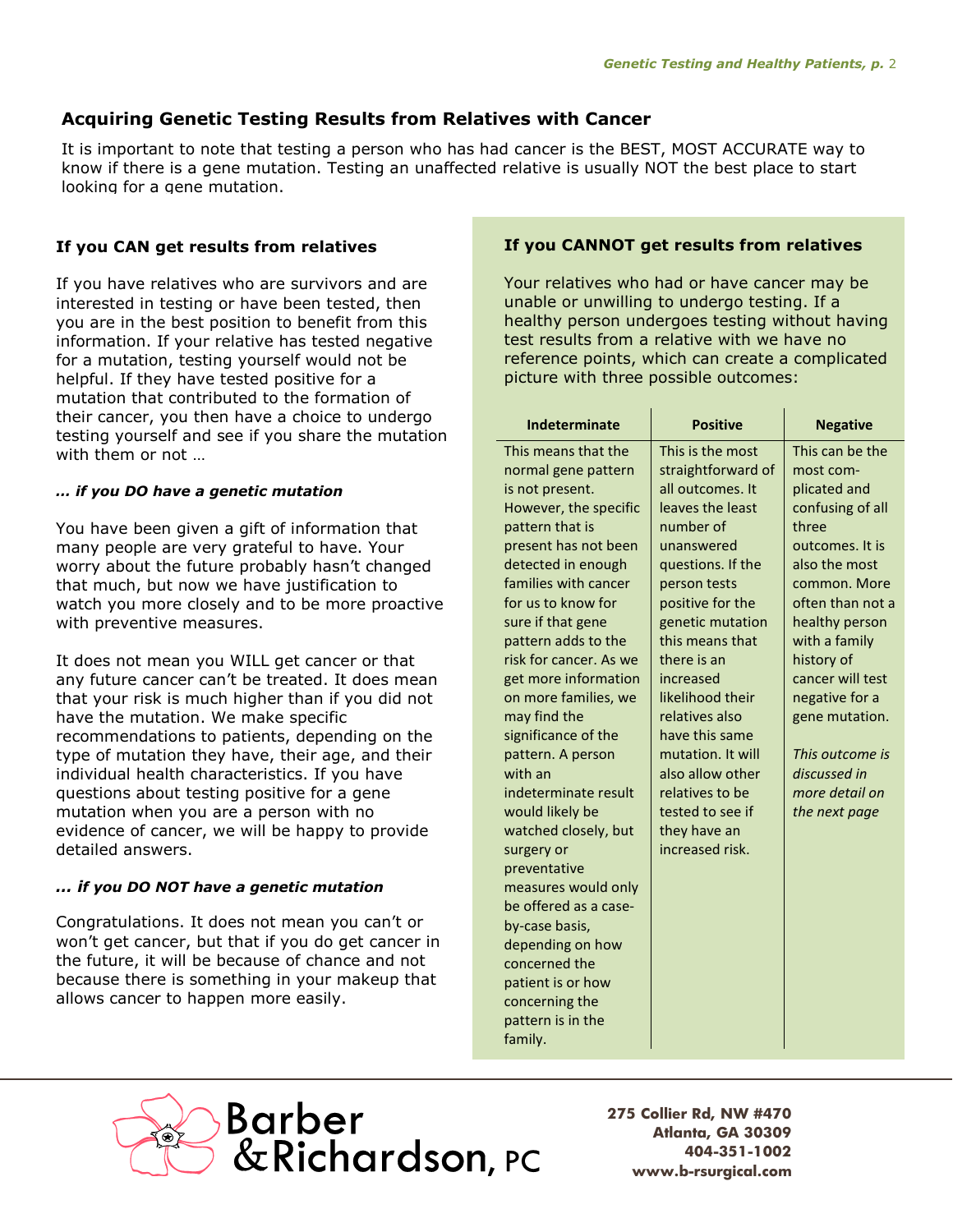#### *If a patient with a strong family history tests negative and we have no other relatives to reference the significance of this result, this could mean one of several things:*



There is a genetic mutation in a relative or family that we are unable to know about with any certainty. If we were in a position to know for sure that a relative had a mutation, then that the patient testing negative would have an average risk just like any other person without cancer in their family. However, without an additional test result from a relative with cancer to confirm this, we may never know.



There are combinations of genes that may contribute to the formation of cancers in the patient's family. With multiple factors present, some family members would have a higher risk and others lower. We would not have a single test to declare the level of concern for the individual patient. In this case, we would be generally concerned about increased risk and we would watch out for that patient carefully. The type of imaging studies and plans for follow-up and screening would need to be tailored to the patient in this situation.



There is a genetic mutation present; however, science may not have discovered this gene mutation or the tests currently available are not designed to detect this mutation. This patient may ultimately be found to be gene positive if they are retested in the future and it may be necessary to have patients or their family retested as new discoveries are made. We ask these patients to check back every 2 to 3 years to see if new developments have been made or if re-testing is indicated. If the patient or one of their family members develop a cancer, they can be reconsidered for testing at that point, which may put genetic testing results into better perspective.

# **The overall benefits of genetic testing**

Obtaining information to review with a genetics counselor can be a positive experience of reconnecting with your family. If you use this as a reason to talk with your relatives about your family history, you might learn things you did not know before.

When provided with accurate information, genetic counselors can be extremely helpful in deciding whether genetic testing would be in your best interest. If a genetic mutation known to be associated with increased risk of cancer is discovered, this can be a gift of information and advanced knowledge for you and your family.

We are happy to discuss your personal and family history with you to see if you would be a good candidate to meet with one of our experienced genetic counselors.



**275 Collier Rd, NW #470 Atlanta, GA 30309 404-351-1002 www.b-rsurgical.com**